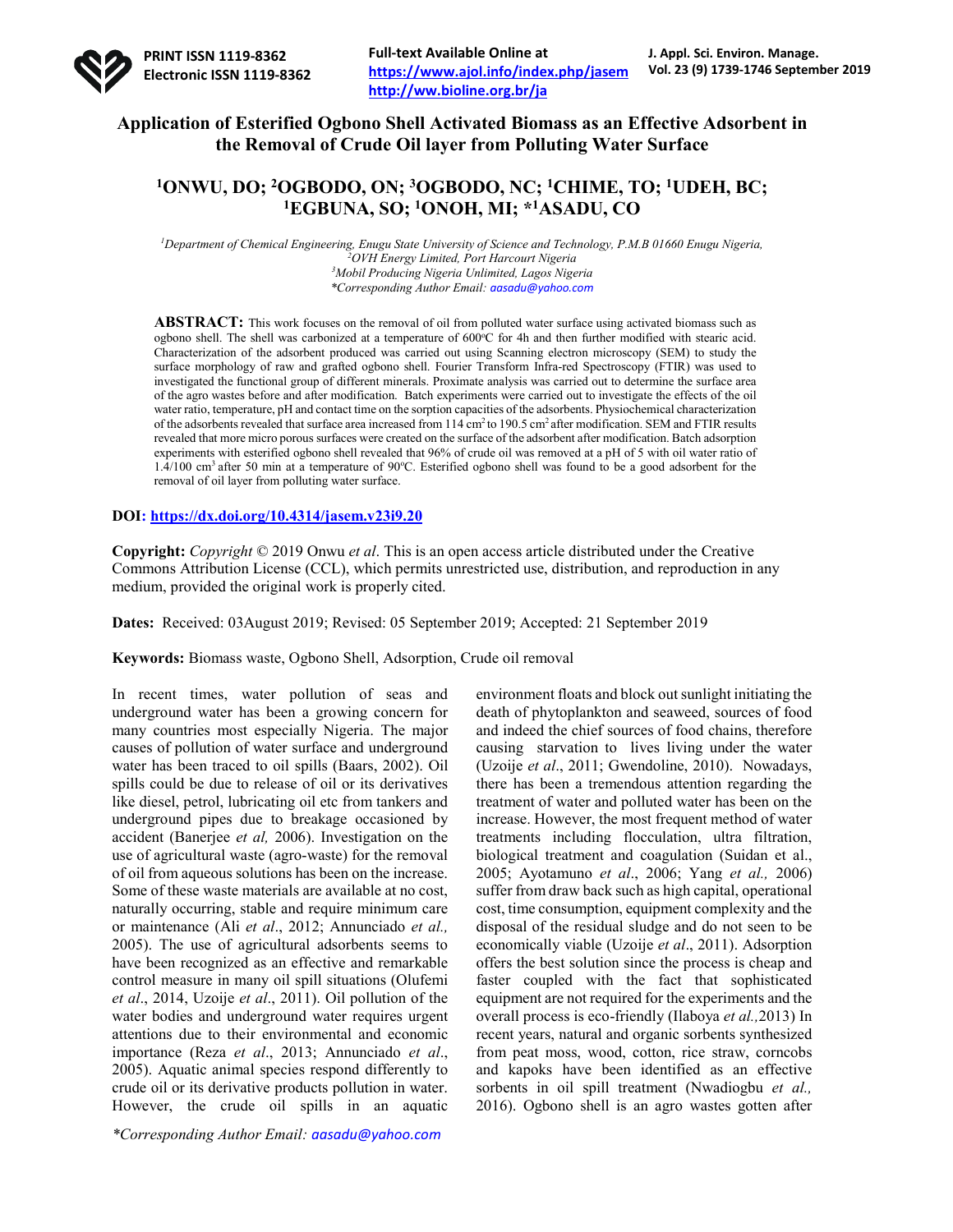removing the ogbono seed It is found mostly in southern part of Nigeria of which are predominantly in south east Nigeria. It is available at no cost. Therefore, this research is aimed at investigating the oil adsorption capacity of ogbono shell modified with organic acid.

### **MATERIALS AND METHOD**

*Materials:* Ogbono shells were collected from Akpoga Nike in Enugu State Nigeria. The shells were first washed and dried under the sun for one week. After which, the shells were grinded using a commercial grinder at Oye Market in Emene, Enugu State. Other materials used included; Crude oil, distilled water, sodium hydroxide (NaOH), H2SO4, HCl, Sieving net, stearic acid, n-hexane.

*Methods: Preparation of Carbonized Adsorbent (Ogbono Shells):* The dried biomass (Ogbono shells) was carbonized in a muffle furnace at 600°C for 4h respectively. After the carbonization, the samples were cooled and stored in dry transparent containers for further use (Angelova *et al*., 2011).

*Modification of the carbonized samples by esterification:*20g of the carbonized ogbono shells were treated with 0.4g of fatty acid (stearic acid) in 200ml of n-hexane containing two drops of concentrated H2SO4 as catalyst. The mixture was refluxed in dean stark apparatus at  $65 \pm 2$ °C for 4 h. After reaction, the esterified acid–biomass was washed severally with n- hexane. The fatty biomass was oven dried at 110°C for 12h respectively (Banerjee *et al.,* 2006). They were then kept in dry tightly closed bottle for further use.

$$
Weight\ percentage\ gain = \frac{Weight\ gain}{original\ weight} \times 100 \qquad (1)
$$

*Characterization of the raw and modified biomass***:**  The surface morphology of the (raw and modified) biomass was studied using Model 302 Hitachi High Field Emission Scanning Electron Microscope and the images at 1mm and 150 magnifications. The method employed by Nwabanne and Igbokwe (2008) was adopted to carry out Fourier Transformed Infrared analysis of raw and modified biomass (Ogbono shell) using BUCK model 500 M infrared spectrophotometer. The sample was prepared using KBr and the analysis was done by scanning the sample through a wave number range of 500 to 4000 cm-1 . The proximate analysis parameters and the method of analysis were according to the American Society for Testing and Materials (ASTMD 5142, 3174, 872 and 3175 for moisture, ash, volatile and fixed carbon respectively) (Diadem, 2012)

*Adsorption Experiment:* The sorption of crude oil contaminated water was carried out following the method described by Banergee *et al*. (2006). Exactly 50ml of water was measured inside a 100ml beaker. A certain amount of crude oil (0.1-1.4g) depending on the oil/water ratio for a particular run was added into the beaker. The oil/water mixture was manually stirred at varying minutes to ensure proper dispersion of the oil in water. 0.2g of the modified adsorbent was weighed into the beaker. The beaker containing the sorbent, oil and water was put into a water bath at a varying temperature. The mixture was stirred for a period of time, depending on the particular run. After which the mixture was filtered through a net of approximately 250µm. The weight of the net before and after the filtration was recorded. Meanwhile, the net after the filtration was allowed to stay for 24hours before the final weight was taken.

Percentage removal was also calculated according to the equation below

% removal = 
$$
\frac{(\text{Co} - \text{Ce})}{\text{Co}} \times 100
$$
 (2)

$$
qe = \frac{(Co - Ce)}{M}V\tag{3}
$$

 $C_0$ =Initial oil concentration (mg/l);  $C_e$ =Equilibrium Concentration oil at certain time; Qe= Equilibrium adsorption in  $(mg/g)$ ; V= Volume of the aqueous mixture in  $\text{cm}^3$ ; M = Mass of the activated biomass (esterified ogbono shell) in (g)

#### **RESULTS AND DISCUSSION**

*Proximate analysis of the raw and modified biomass:*The characteristics of raw and modified biomass were shown in Table 1. From the Table, it can be seen that the raw biomass (ogbono shell) have low fixed carbon, surface area and high volatile content and as such suggest that the sample requiresactivation. Increase in fixed carbon and reduction in volatile matter of the activated biomass shows that activation improved the surface area of the biomass for adsorption.

As observed from table 1, the surface area of ogbono shells increased from  $114 \text{cm}^2$  (raw ogbono shell) to 190.5cm2 (Esterified ogbono shell) after modification with strearic acid thereby increasing the number of micropores within the surface the biomass for oil sorption and further validates the effectiveness of biomass modification by esterification and ogbono shells as a good sorbent for oil removal. Similar results on acetylated ogbono shell (199.3cm<sup>2</sup>) has been reported by Alothman *et al*., (2011)

*ONWU, DO; OGBODO, ON; OGBODO, NC; CHIME, TO; UDEH, BC; EGBUNA, SO; ONOH, MI; ASADU,*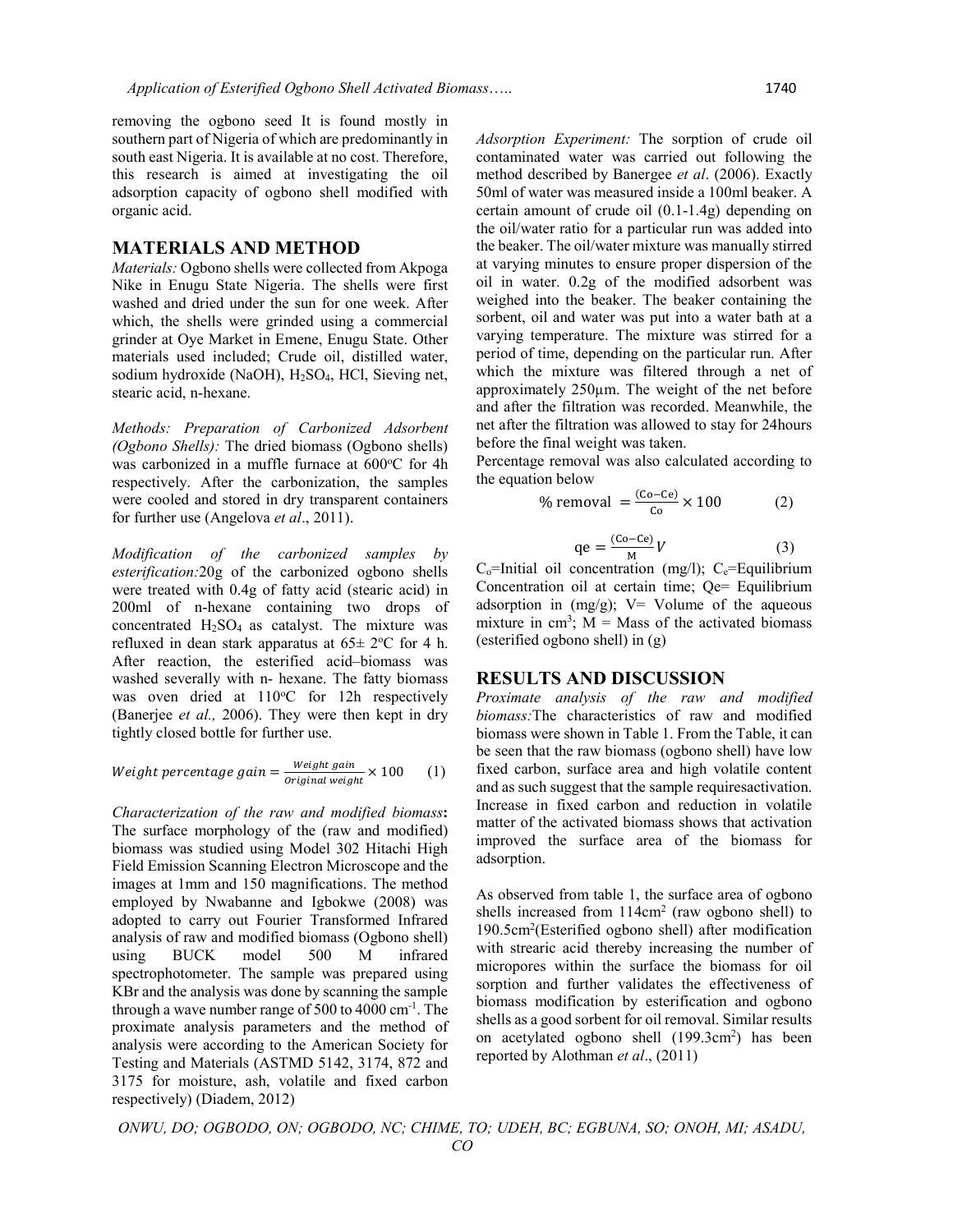| <b>Table 1:</b> Physical properties of the raw and modified ogbono shell |                                 |                            |                          |                          |     |  |  |  |  |
|--------------------------------------------------------------------------|---------------------------------|----------------------------|--------------------------|--------------------------|-----|--|--|--|--|
| Adsorbents                                                               | Ash<br>content<br>$\frac{1}{2}$ | Volatile<br>matter<br>$\%$ | Carbon<br>content<br>(%) | Surface<br>$area(m^2/g)$ | pΗ  |  |  |  |  |
| Raw ogbono shell                                                         | 7.4                             | 28.6                       | 56.5                     | 114                      | 6.9 |  |  |  |  |
| Carbonized ogbono shell                                                  | 5.7                             | 21.4                       | 64.2                     | 129.4                    | 7.1 |  |  |  |  |
| Esterified ogbono shell                                                  | 5.6                             | 19.3                       | 69.4                     | 190.5                    | 7.2 |  |  |  |  |

*SEM Analysis Results***:** SEM Analysis is used to study the morphological compositions of the biomass before modification and after modification. There were more pore spaces in the carbonized and activated adsorbents than in the unmodified biomass. Availability of pore spaces favours adsorption process since it is a surface reaction. The surface morphologies of the raw biomass (Ogbono shells), carbonized biomass, and esterified biomass were presented as shown in fig 1 to 3. It was observed from fig 1 that the samples were internally bonded together. It can be observed from the figures that a bulk of microstructure which in turn is composed of a homogeneously distributed network comprised of small filamentous and fistulous crystallites showing the presence of minerals. In the matrix, Luminous and non-luminous features can be seen.



Fig 1: SEM image of un-carbonized ogbono shell @ 200µm and  $100 \mu m$ 

These features indicate the presence of minerals distributed in the organic matrix and as surface coverage. It was observed from fig 2 that the crystals and the islands were more compact and shrinks indicating the removal of volatile organics due to action of heat that broke the bonds and was able to remove the volatile matters and opened the pores thereby increasing the adsorption surface area. From fig 3, the surface is loosed and some features such as fissures, cleats, cracks and veins can be seen showing that the action of heat and acid did lots of harm to the surface and the surface is no longer as intact as shown in fig 1. Some minute fissures and cracks, however an evident. These changes in microstructures may not be unconnected to the removal of some minerals from the activated biomass thereby increasing the micro porous surface. The surface is bright and mostly protracted.

*ONWU, DO; OGBODO, ON; OGBODO, NC; CHIME, TO; UDEH, BC; EGBUNA, SO; ONOH, MI; ASADU,* 

That micrograph reveals that the activation has undergone properly. The porosity has been increased and provides strong evidence that significant amounts of organic elements are being removed thereby increasing the number of micro pores



Fig 2: SEM image of Carbonized ogbono shell@ 200 $\mu$ m and  $100 \mu m$ 



Fig 3: SEM image of esterified ogbono shell@200µm and 100µm

*Fourier Transform infrared (FTIR) of the modified and unmodified biomass:*Bands were assigned according to the published article (Starsinic et al., 1984; Supaluknari et al., 1998). Fourier transforms infrared spectra of the raw biomass, carbonized biomass, and esterified biomas are presented in Fig 4 to 6. The frequencies were assigned to the respective functional ground, interpreted and summarized in Table 2. From Table 2, it was observed that the biomass samples have numerous functional groups and the major functional groups present are O-H, N-H, N-CH3, C=C-C, C-Cl, Si-O-Si. Petroxides bands stretches between 9650-1095cm<sup>-1</sup>, , Aromatic phosphate P-O-C stretches between 1300-1390cm<sup>-1</sup>, Aromatic C-H in plane bend, Silicon oxy compounds Si-O-Si stretches between 1125-1295cm<sup>-1</sup>, C-Cl stretch, alkyne C-C bend lies between 700-900cm-1 , hydroxyl group OH stretch was observed between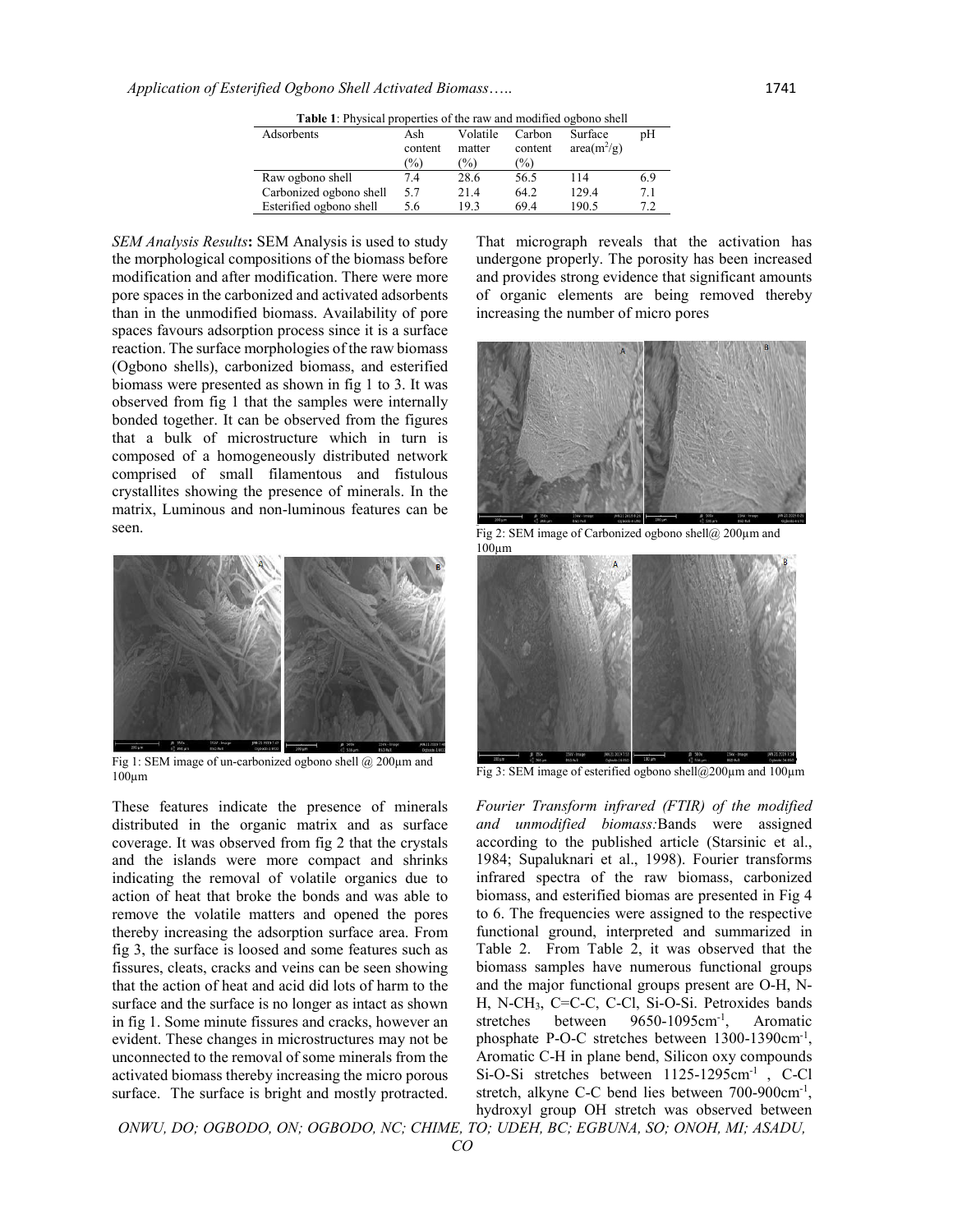4000-3650cm-1 , primary amine group NH stretches between 3200-3450cm-1, Aliphatic secondary amine NH stretches between 3150-3200cm-<sup>1</sup>, Normal polymetric stretch of hydroxyl group lies between 3050-3100cm-1 ,Methylamino acids N-CH, C-H stretches between 2550-2950cm<sup>-1,</sup> Cyanide ion, thiocyanide ion stretches between 1990-2000cm<sup>-1</sup>, Isocyanate N=C=O stretches between 2290-2550cm- <sup>1</sup>, Isothiocynate -CNS bond stretches between 1600-1795cm-1 , Conjugated keton, open chain acids anhydrides stretches between 1600-1750cm-1 , the bending of the hydroxyl group was further observed at the stretch between 1450-1595cm-1 . Fig 4 showed that the entire spectrum had more or less similar broad characteristic absorption bands.



Fig 4: FTIR spectra for uncarbonizedogbono shell

All the absorption bands were unresolved indicating that the material constituents had either large particle size or a contained polymeric unit which shows that the volatile matter is still intact. Esterification of the carbonized biomass has better modification with removal of volatile matter thereby creating more pores for oil adsorption as shown in fig 6 indicating that the picks are more resolved than the picks as shown in Fig 4, this further proved that esterification is effective in removing volatile matter and increasing micro pores on the surface of the adsorbents. The change in absorption and frequency in the spectrum peaks shows how the several treatment conditions affect the structure of the biomass .The functional groups indicate that the biomasses are organic compound which are hydrophobic and olephilic. This could be the reasons while they were able to remove the oil from water surface.Upon comparing the spectrum; it was observed that all the samples showed a remarkable absorption near 1440cm<sup>-1</sup>. This indicated the strong presence of ethylene and methyl groups in the samples. The bands at 1541cm<sup>-1</sup> and 1442cm<sup>-1</sup> is normally present in organic substance (biomass) with

more Lignin content. The band was shifted from strong absorption to medium intensity in the spectra of stable product. This reveals the effectiveness of modification of biomass using esterification.







Fig 6**:** FTIR spectra for esterified ogbono shell

*Batch adsorption Studies:* Changing different parameters, such as pH, oil/ water ratio, contact time, and temperature at constant adsorbent dosage, the adsorption capacity of the activated ogbono shell was investigated.

*Effect of oil/water ratio and time***:** The initial concentration of oil layers within the polluted water surface determines the amount that will be absorbed into the micro pores with the surface of a given amount of adsorbent (Bhatia *et al.,* 2007; Brandao *et al.,* 2010). Hence the effect of oil water ratio was studied for the initial oil concentration ranging from 0.2 to 1.4g/100cm3 and the results were presented in Fig 7. The figure shows that increase in concentration of oil

*ONWU, DO; OGBODO, ON; OGBODO, NC; CHIME, TO; UDEH, BC; EGBUNA, SO; ONOH, MI; ASADU, CO*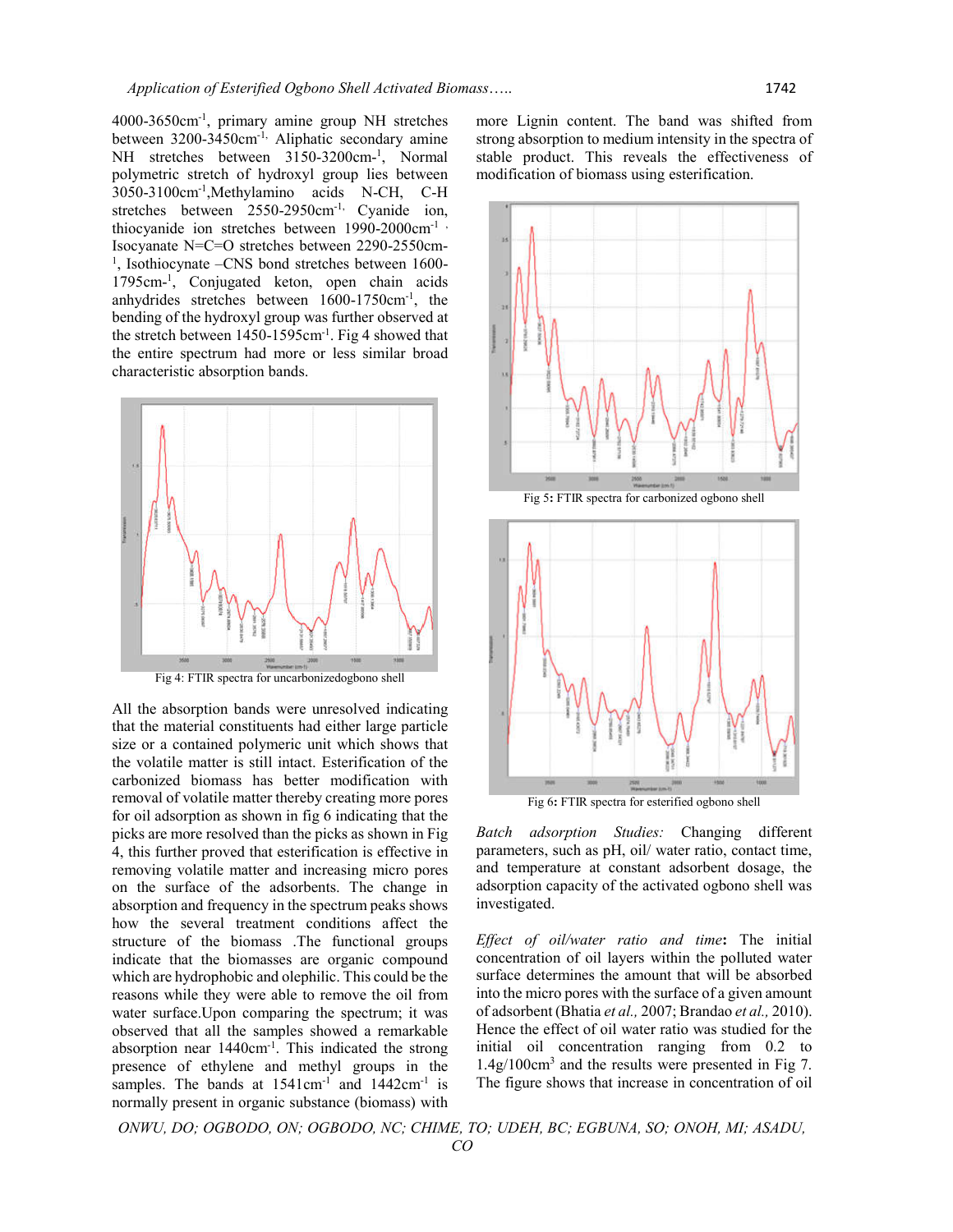| on the surface of water decreases the rate of adsorption |
|----------------------------------------------------------|
| of oil by the biomass with increase in time.             |

**Table 2:** FTIR spectrum of modified and unmodified ogbono shell

| Raw or       | Carbonized   | Esterified            | <b>ROK 2.</b> 1 THE Specifiant of modified and annivalitied of como shell |
|--------------|--------------|-----------------------|---------------------------------------------------------------------------|
| uncarbonized | Or untreated | ogbono                | Assignment                                                                |
| Ogbono shell | ogbono shell | shell                 |                                                                           |
| Frequency    | Frequency    | Frequency             | Assignment                                                                |
| $(cm-1)$     | $(cm-1)$     | $(cm-1)$              |                                                                           |
| 3825.637-    | 3793.298-    | 3801.977-             | O-H stretch                                                               |
| 3675.501     | 3627.504     | 3684.566              |                                                                           |
|              | 3522.591     | 3558.035              | Hydroxyl group, H-bonded, O-H<br>stretch                                  |
| 3408.157     | 3305.789     | 3393.225              | NH stretch                                                                |
| 3275.084     | 3182.727     | 3165.436-<br>3285.05  | Aliphatic secondary amine, NH<br>stretch                                  |
| 3074.927     |              |                       | Normal "polymeric" OH stretch                                             |
| 2576.209-    | 2530.146-    | 2574.765-             | Methylamino, N-CH3, C-H stretch                                           |
| 2974.886     | 2992.879     | 2968.398              |                                                                           |
|              | 2310.194     | 2443.553              | Isocynanate (-N=C=O asym. Stretch)                                        |
| 2021.355-    | 2066.473     | 2048.347              | Cynaide ion, thiocynanate ion and                                         |
| 2131.567     |              |                       | related ions                                                              |
|              | 1932.285     |                       | Isothiocynanate (-NCS)                                                    |
| 1857.261     | 1839.551     | 1866.344              | Conjugated ketone, open-chain acid<br>anhydride                           |
| 1619.507     | 1742.96      | 1619.528              | C=C-C Aromatic ring stretch                                               |
|              | 1541.907     |                       | O-H bend                                                                  |
| 1417.886     |              |                       | N-O asymmetric stretch                                                    |
| 1308.14      | 1383.936     | 1310.616-<br>1385.591 | Aromatics phosphates (P-O-C stretch)                                      |
|              | 1279.721     | 1221.848              | Aromatic C-H in plane bend, Silicon –<br>oxy compounds, Si-O-Si           |
|              | 1097.611     | 1039.745              | Peroxides, C-O-O- stretch                                                 |
| 867.5509     | 827.8279     | 842.6113              | C-Cl stretch, Alkyne C-H bend                                             |
| 770.6973     |              | 719.3619              | C-Cl stretch, Alkyne C-H bend                                             |
|              | 698.3854     |                       | C-Cl stretch, Alkyne C-H bend                                             |

That is, there was decrease in percentage sorption as the crude oil concentration increases. This could be that the porous surfaces of biomass (adsorbents) available for the removal (adsorption) of oil were becoming saturated as the crude oil concentration increases. While the amount oil adsorbed (removed) per unit mass increased with increase in initial oil concentration, the adsorption percentage decreased, this can be explained because at lower concentration, the ratio of the initial number of the oil molecules to the available surface area is low (Arivoli *et al,* 2009). Because for a fixed concentration of active sites remaining the same, the number of substrates ions accommodated in the interlayer space increased so that the removed ones is decreased. This may be due to the fact that with increase in initial concentration of the oil, more oil molecules are also adsorbed on the surface of the biomass (adsorbent). Similar results were obtained by many workers such as (Cheenmatchaya and Kungwakunakorn, 2014; Cojocaru *et al*., 2011; Cunha *et al.,* 2011). Initially, the highest average percentage of 75.2% oil layer was absorbed with concentration of 1.4g/100cm3 after 10 minutes but decreased progressively with increase in time. This is because the amount of oil adsorbed per unit time at the beginning of the process is

significantly influenced by the initial concentration of oil (Deschamps *et al.,* 2003).



Fig 7: Effect of oil/water ratio and time on oil sorption

*ONWU, DO; OGBODO, ON; OGBODO, NC; CHIME, TO; UDEH, BC; EGBUNA, SO; ONOH, MI; ASADU, Effect of pH and time:* The effect of pH at 3, 5, 7, 9 and 11 and time of 10, 20, 30 40 and 50 mins is as shown in fig 8. It could be seen from fig 8 that maximum percentage removal of 96% oil layers happened at pH 5.0 after 50 minutes and decreased as the pH increased up to pH 11.0. This is because at acidic pH, the degree of protonation of the surface of the activated biomass will be more which will result in increase in diffusion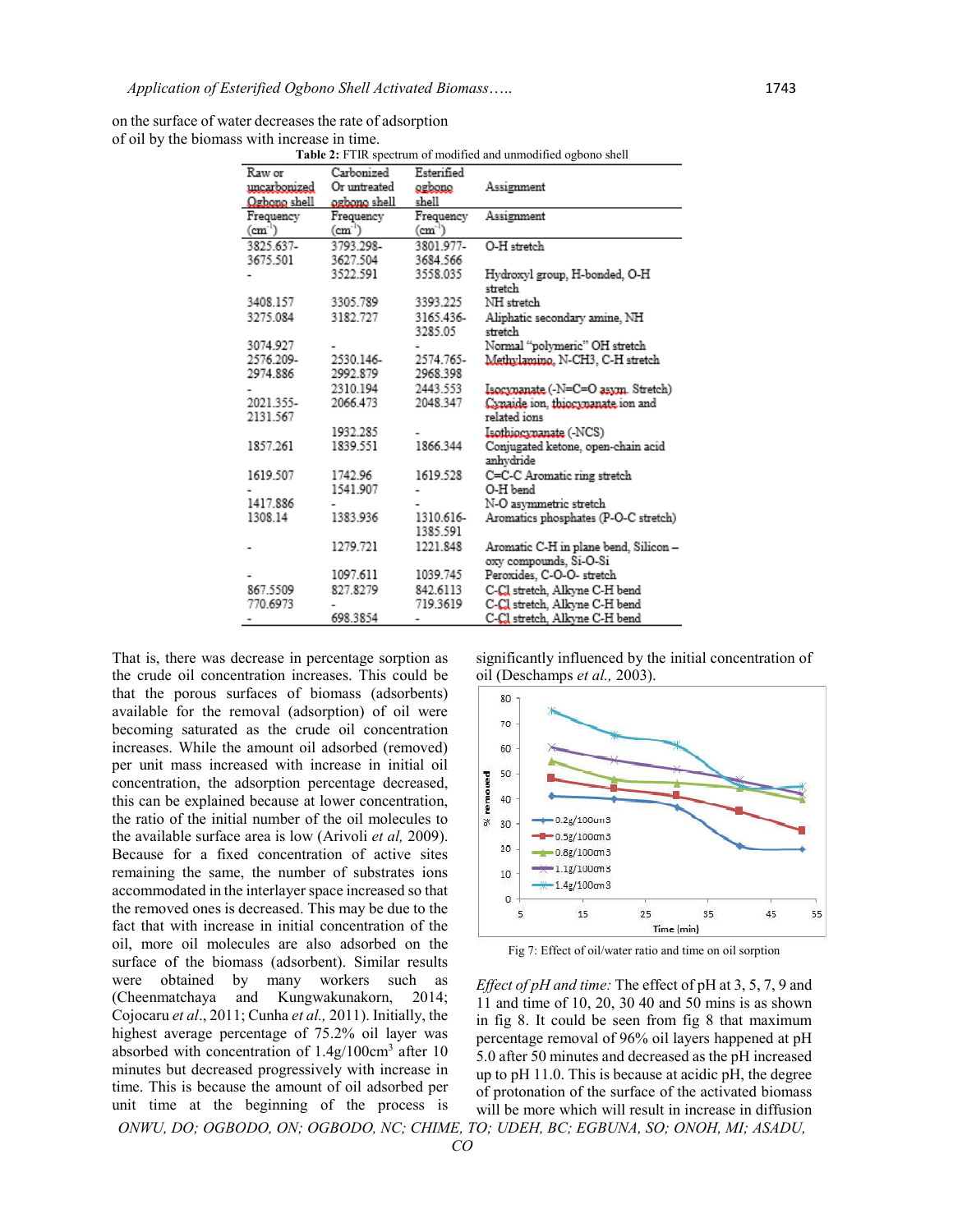and subsequently increase in oil removal (adsorption) due to electrostatic attraction (Ladhe *et al,* 2011; Pragnesh *et al*, 2011). The decreases in percentage removal of oil from pH 7 and above could be also due to the fact that oils are prototypical apolar solvents. Also, this could be due to the number of positively charged adsorbent sites decreasing as the pH increased. This causes the number of negatively charged surface sites to increase which did not favor the adsorption of negatively charged oil cations due to electrostatic repulsion This agrees with the report by Bansal *et al*.,(2011) which state that oil is non-polar as it consists of non-polar bonds which repels atoms having similar electro negativities and with net dipole.



Fig 8: Effect of pH on the adsorption of oil layer from water surface

*Effect of temperature and time:* Temperature values of 30, 50, 70 and 90°C were used to study the effect of temperature on the removal oil from water surface using the esterified activated biomass (ogbono shell) and the results were as shown in fig 9. It was observed that with increase in temperature; the time to achieve the same percentage sorption of oil from surface water was much less. This is because as the temperature increased, the rate of diffusion of oil molecules across the external boundary layer and internal pores of the activated biomass (adsorbent) particles increased (Shahawan*et al*, 2002). Fig 9 shows that the optimum temperature for the removal (sorption) of oil using ogbono shell occurred at 70°C (343K) with highest percentage removal of 87.3% after 50 minutes, thereafter the percentage sorption significantly decreased to 40.7% with further increase in temperature at 90°C (363K) after 50 minutes. Apart from temperature from  $90^{\circ}$ C and above, the sorption of oil by the activated ogbono shell at 30, 50, and 70°C were progressively directly proportional to increase in temperature and time as shown in figs 9. Temperature

affects the rate of removal of oil by altering the molecular interactions and the solubility of the oil. The removal of oil with increase in temperature would increase the mobility of the oil molecules and produce a swelling effect within the internal structure of adsorbent.



Fig 9: Effect of temperature and time on oil layer sorption from water surface.

*Conclusion:* Analysis of data in this investigation showed that carbonized ogbono shell modified by esterification with steric acid can be used as economic, effective and eco-friendly adsorbents for the maximum removal of crude oil from water surface. FTIR analysis of activated and uncarbonized biomass (ogbono shell) shows that they consist mainly of organic compounds such as hydroxyl group, amino group, amine and conjugated ketones.

#### **REFERENCES**

- Ali, N., El-Harbawi, M., Jabal, A., A., Yin, C., Y (2012) Characteristics and Oil sorption effectiveness of kapok fibre, sugarcane bagasse and rice husks: oil removal suitability matrix. *Environ. Technol.*33 (4), 481-486
- Annunciado T.R., Sydenstricker T.H.D., Anuco S.C.; (2005). Experimental Investigation of Various Vegetable Fibers as Sorbent Materials for Oil Spills *Mar. Pollute. Bull*. 50, 13040-13046.
- Ayotamuno M.J., Kogbara R.B., Ogafi S.O.T., Probert S.D., (2006). Bioremediation of a Crude Oil Polluted Agricultural-Soil at Port-Harcourt. Nigeria *J. Appl. Energy* 83, 1249-1257.
- Angelova, D., Uzonov, I., Uzonova, S., Gigova, A., Minchev, L., (2011). Kinetics of oil and oil

*ONWU, DO; OGBODO, ON; OGBODO, NC; CHIME, TO; UDEH, BC; EGBUNA, SO; ONOH, MI; ASADU, CO*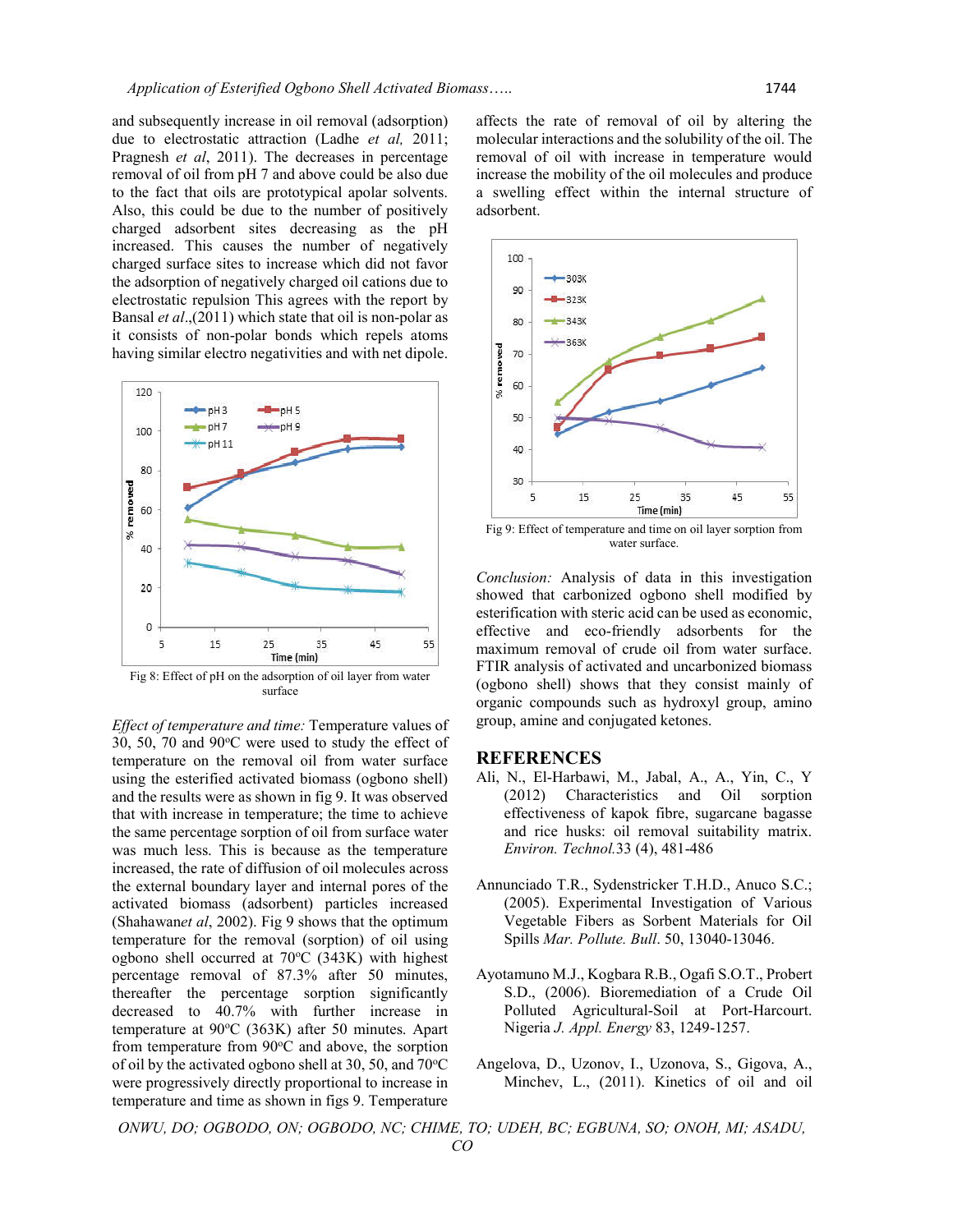product adsorption by carbonized rice husks, Chemical Engineering Journal, 172(1), 306-311.

- Alothman, Z.,A, Habila, M., A., & Ali, R.,(2011). Preparation of activated carbon using the copyrolysis of Agricultural and municipal solid waste at a low carbonization temperature. Internal conference on biology environment and chemistry. 1PCBEE vol.24
- Arivoli, S., Hema, M. and Martin, P. D. (2009) Adsorption of malachite green onto carbon prepared from borassus bark. The Arabian Journal for Science and Engineering, 34(2A), 31-43
- Baars, B., J.,(2002). The wreckage of the oil tanker 'Erika'-human health risk assessment of beach cleaning, sunbathing and swimming, Toxicology Letter,  $128(1-3)$ ,  $55-68$ .
- Banerjee, S., S., Joshi, M., V., Jayaram, R., V.,(2006). Treatment of oil spill by sorption technique using fatty acid grafted sawdust. Journal of Chemosphere, 64, 1026−1031.
- Bhatia, S., Othman, Z., Ahmad, A., L.,(2007). Coagulation–flocculationprocess for POME treatment using Moringaoleifera seeds extract: optimization studies. Chemical Engineering Journal, 133 (1–3), 205–212.
- Brandao, P., C., Souza, T., C., Ferreira, C., A., Hori, C., E., Romanielo, L., L.,(2010). Removal of petroleum hydrocarbons from aqueous solution using sugarcane bagasse as adsorbent. Journal of Hazardous Materials, 175, 1106−1112
- Bansal, S., Arnim, V., V., Stegmaier, T., Planck, H., (2011). Effect of fibrous filter properties on the oil-in –water emulsion separation and iltration performance. Journal of Hazardous Material,190(1-3), 45-50.
- Cheenmatchaya, A. &Kungwakunakorn, S. (2014). Preparation of Activated Carbon Derived from Rice Husk by simple Carbonization and Chemical Activation for Using as Gasoline Adsorbent. International Journal of Environmental Science and Development, 5(2), 21-33.
- Cojocaru, C., Macoveanu, M., Cretescu, I.,(2011). Peat-based sorbents for the removal of oil spills from water surface: Application of artificial neural network modeling.Colloids and Surfaces A: Physicochemical and Engineering Aspects, 384, 675−688.
- Cunha, M. A. E., Neves, R.,F., Souza, J.,N.,S., Franca, L.,F., Araujo, M.,E.,G., Brunner, N.,T (2011). Machado, Supercritical adsorption of buriti oil (Mauritiaflexuosa Mart.) in calumina:a methodology for the enriching of anti-oxidants. Journal of Supercritical Fluids, 1–11.
- DidemÖzçimen (2012). An Approach to the Characterization of Biochar and Bio-Oil Bioengineering Department Yildiz Technical University, Turkey
- Deschamps G., Caruel H., Borredon M.E., Bonnin C., Vignoles C., (2003). Oil Removal from Water by Selective Sorption on Hydrophobic Cotton Fibers: Study of Sorption Properties and Comparison with other Cotton Fiber-based Sorbents. Environmental Science Technology, 37 (5), 1013-1015.
- Gwendoline F., (2010). The Effects of Oil Spills of Aquatic Life and Environments. Journal Science Natural, 2 (4), 23-30.
- Ilaboya I.R., Oti E.O., Ekoh G.O. and Umukoro L.O. (2013). Performance of Activated Carbon from cassava peels for the treatment of Effluent Wastewater. Iranica Journal of Energy & Environment. 4: 361 – 375.
- Ladhe, U. V., Wankhede, S. K., Patil, V. T. and Patil P. R. (2011). Adsorption of eriochrome black-T from aqueous solutions on activated carbon prepared from mosambi peel. Journal of Applied Sciences in Environmental Sanitation, 6(2), 149- 154.
- Nwadiogbu J.O., Ajuwe V.I.E., Okoye P.A.C., (2016). Removal of Crude Oil from Aqueous Medium by Sorption on Hydrophobic Corncobs: Equilibrium and Kinetic Studies. Journal of Taibah University for Science, 10, 56-63.
- Nwabanne J., T., &Igbokwe, P. K., (2008). Copper (II) uptake by adsorption using palmyra palm nut. Advances in Applied Science Research, 2(6), 166-175.
- Olufemi, BA, Jimoda LA and Agbodike NF. (2014). Adsorption of Crude Oil using Meshed Corncobs. AsianJournal of Applied Science and Engineering, 3, 63-75.
- Pragnesh, N. D., Satindar, K. and Ekta, K. (2011) Removal of eriochrome black –T by adsorption onto eucalyptus bark using green technology.

*ONWU, DO; OGBODO, ON; OGBODO, NC; CHIME, TO; UDEH, BC; EGBUNA, SO; ONOH, MI; ASADU, CO*